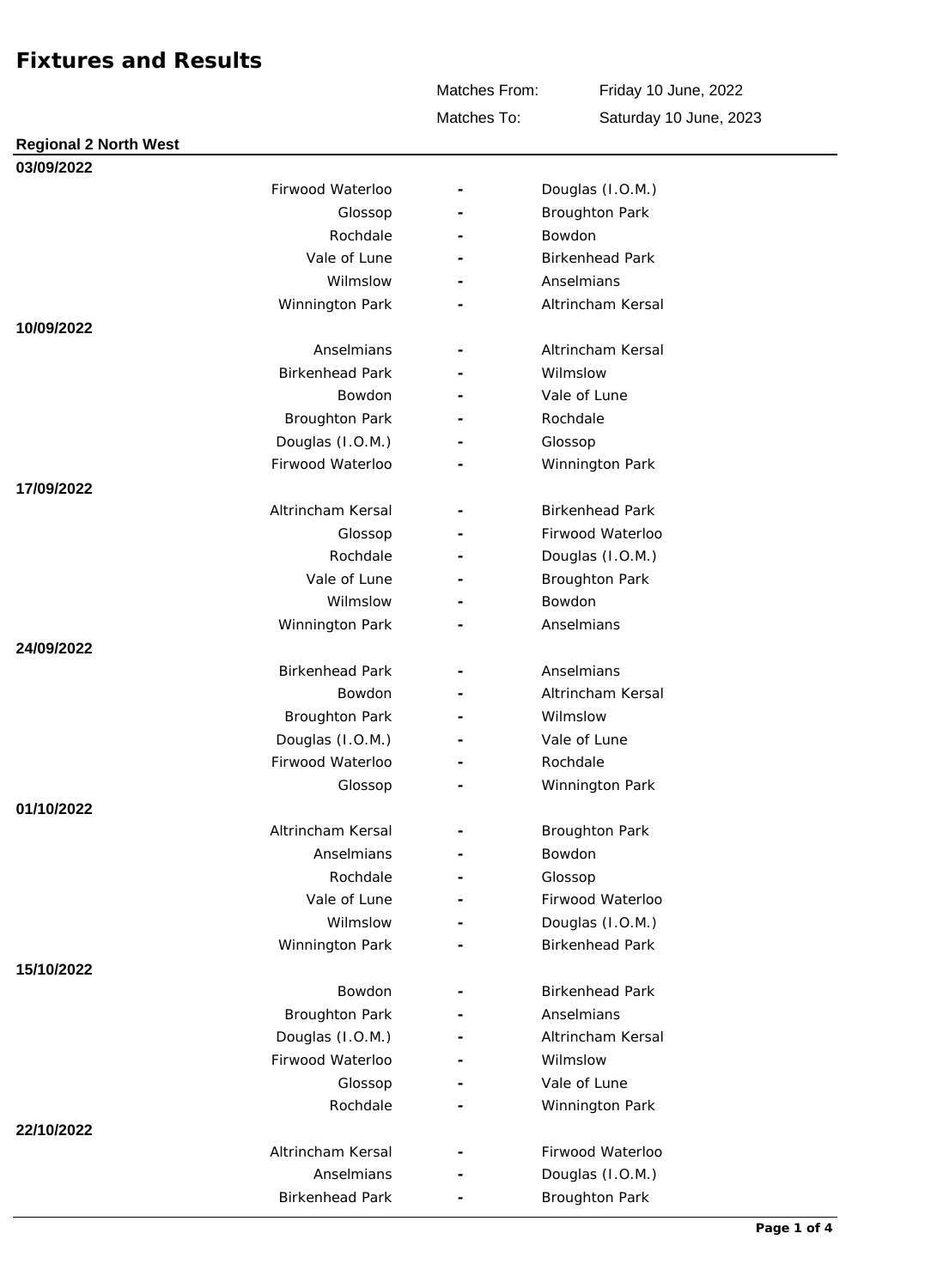|                        | Matches From:            | Friday 10 June, 2022   |
|------------------------|--------------------------|------------------------|
|                        | Matches To:              | Saturday 10 June, 2023 |
| Vale of Lune           |                          | Rochdale               |
| Wilmslow               |                          | Glossop                |
| Winnington Park        |                          | Bowdon                 |
| 29/10/2022             |                          |                        |
| <b>Broughton Park</b>  |                          | Bowdon                 |
| Douglas (I.O.M.)       |                          | <b>Birkenhead Park</b> |
| Firwood Waterloo       |                          | Anselmians             |
| Glossop                |                          | Altrincham Kersal      |
| Rochdale               |                          | Wilmslow               |
| Vale of Lune           |                          | Winnington Park        |
| 05/11/2022             |                          |                        |
| Altrincham Kersal      | $\overline{\phantom{a}}$ | Rochdale               |
| Anselmians             |                          | Glossop                |
| <b>Birkenhead Park</b> |                          | Firwood Waterloo       |
| Bowdon                 |                          | Douglas (I.O.M.)       |
| Wilmslow               |                          | Vale of Lune           |
| Winnington Park        |                          | <b>Broughton Park</b>  |
| 12/11/2022             |                          |                        |
| Douglas (I.O.M.)       |                          | <b>Broughton Park</b>  |
| Firwood Waterloo       |                          | Bowdon                 |
| Glossop                |                          | <b>Birkenhead Park</b> |
| Rochdale               |                          | Anselmians             |
| Vale of Lune           |                          | Altrincham Kersal      |
| Wilmslow               |                          | Winnington Park        |
| 26/11/2022             |                          |                        |
| Altrincham Kersal      |                          | Wilmslow               |
| Anselmians             |                          | Vale of Lune           |
| <b>Birkenhead Park</b> |                          | Rochdale               |
| Bowdon                 |                          | Glossop                |
| <b>Broughton Park</b>  |                          | Firwood Waterloo       |
| Winnington Park        |                          | Douglas (I.O.M.)       |
| 03/12/2022             |                          |                        |
| Altrincham Kersal      |                          | Anselmians             |
| Glossop                | $\overline{\phantom{0}}$ | Douglas (I.O.M.)       |
| Rochdale               |                          | <b>Broughton Park</b>  |
| Vale of Lune           |                          | Bowdon                 |
| Wilmslow               |                          | <b>Birkenhead Park</b> |
| Winnington Park        |                          | Firwood Waterloo       |
| 10/12/2022             |                          |                        |
| Anselmians             |                          | Winnington Park        |
| <b>Birkenhead Park</b> |                          | Altrincham Kersal      |
| Bowdon                 | $\overline{\phantom{0}}$ | Wilmslow               |
| <b>Broughton Park</b>  |                          | Vale of Lune           |
| Douglas (I.O.M.)       |                          | Rochdale               |
| Firwood Waterloo       |                          | Glossop                |
| 17/12/2022             |                          |                        |
| Altrincham Kersal      |                          | Bowdon                 |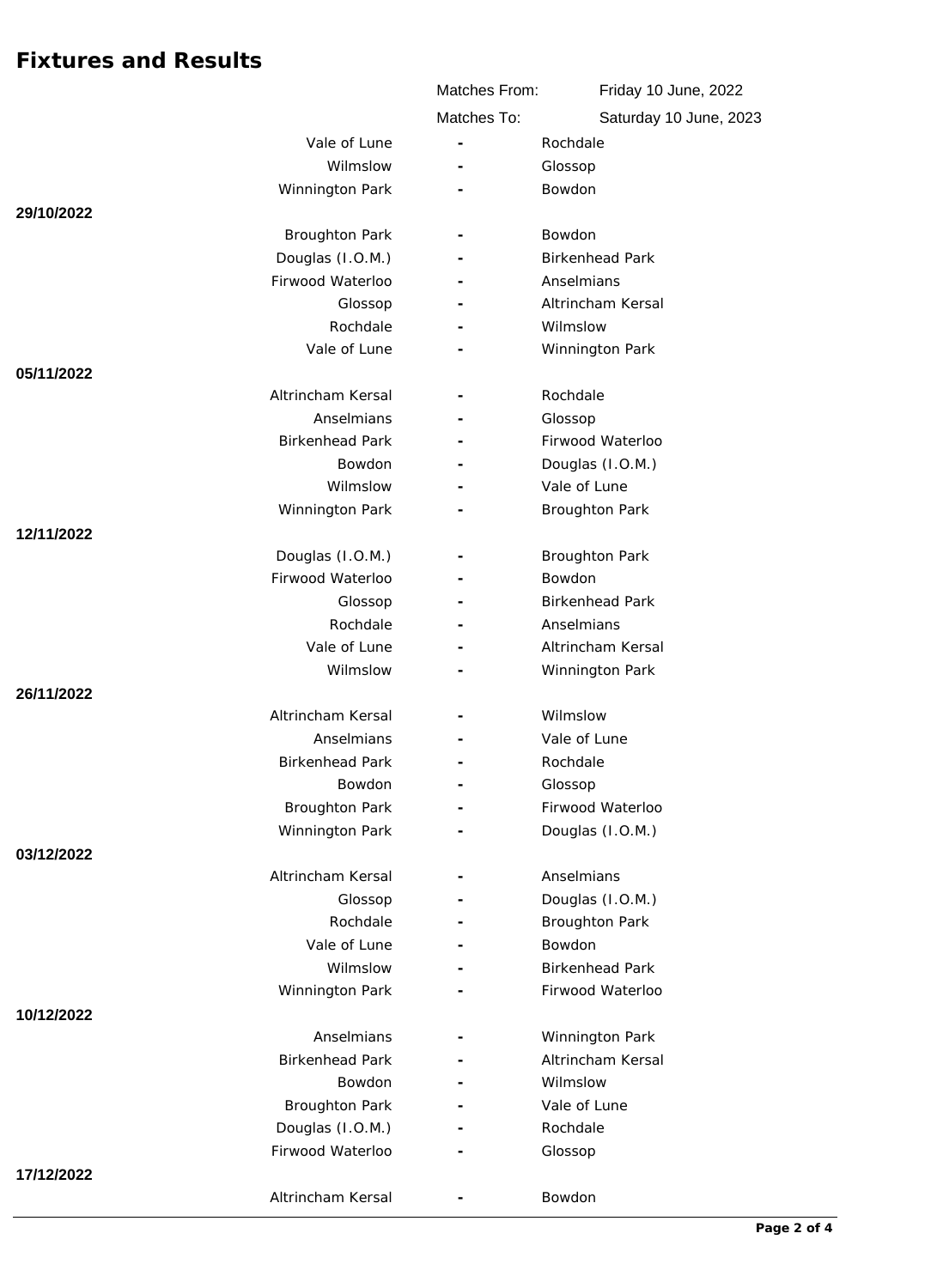|                        | Matches From:            | Friday 10 June, 2022   |
|------------------------|--------------------------|------------------------|
|                        | Matches To:              | Saturday 10 June, 2023 |
| Anselmians             |                          | <b>Birkenhead Park</b> |
| Rochdale               |                          | Firwood Waterloo       |
| Vale of Lune           | $\overline{\phantom{a}}$ | Douglas (I.O.M.)       |
| Wilmslow               |                          | <b>Broughton Park</b>  |
| Winnington Park        |                          | Glossop                |
| 07/01/2023             |                          |                        |
| <b>Birkenhead Park</b> | $\overline{\phantom{a}}$ | Winnington Park        |
| <b>Bowdon</b>          |                          | Anselmians             |
| <b>Broughton Park</b>  |                          | Altrincham Kersal      |
| Douglas (I.O.M.)       |                          | Wilmslow               |
| Firwood Waterloo       |                          | Vale of Lune           |
| Glossop                |                          | Rochdale               |
| 14/01/2023             |                          |                        |
| Altrincham Kersal      |                          | Douglas (I.O.M.)       |
| Anselmians             |                          | Broughton Park         |
| <b>Birkenhead Park</b> |                          | Bowdon                 |
| Vale of Lune           |                          | Glossop                |
| Wilmslow               |                          | Firwood Waterloo       |
| Winnington Park        |                          | Rochdale               |
| 21/01/2023             |                          |                        |
| Bowdon                 |                          | Winnington Park        |
| <b>Broughton Park</b>  |                          | <b>Birkenhead Park</b> |
| Douglas (I.O.M.)       |                          | Anselmians             |
| Firwood Waterloo       |                          | Altrincham Kersal      |
| Glossop                |                          | Wilmslow               |
| Rochdale               |                          | Vale of Lune           |
| 28/01/2023             |                          |                        |
| Altrincham Kersal      |                          | Glossop                |
| Anselmians             | $\overline{\phantom{a}}$ | Firwood Waterloo       |
| <b>Birkenhead Park</b> | $\sim$                   | Douglas (I.O.M.)       |
| Bowdon                 |                          | <b>Broughton Park</b>  |
| Wilmslow               |                          | Rochdale               |
| Winnington Park        |                          | Vale of Lune           |
| 11/02/2023             |                          |                        |
| <b>Broughton Park</b>  |                          | Winnington Park        |
| Douglas (I.O.M.)       |                          | Bowdon                 |
| Firwood Waterloo       |                          | <b>Birkenhead Park</b> |
| Glossop                |                          | Anselmians             |
| Rochdale               |                          | Altrincham Kersal      |
| Vale of Lune           |                          | Wilmslow               |
| 18/02/2023             |                          |                        |
| Altrincham Kersal      |                          | Vale of Lune           |
| Anselmians             |                          | Rochdale               |
| <b>Birkenhead Park</b> |                          | Glossop                |
| Bowdon                 |                          | Firwood Waterloo       |
| <b>Broughton Park</b>  |                          | Douglas (I.O.M.)       |
| Winnington Park        |                          | Wilmslow               |